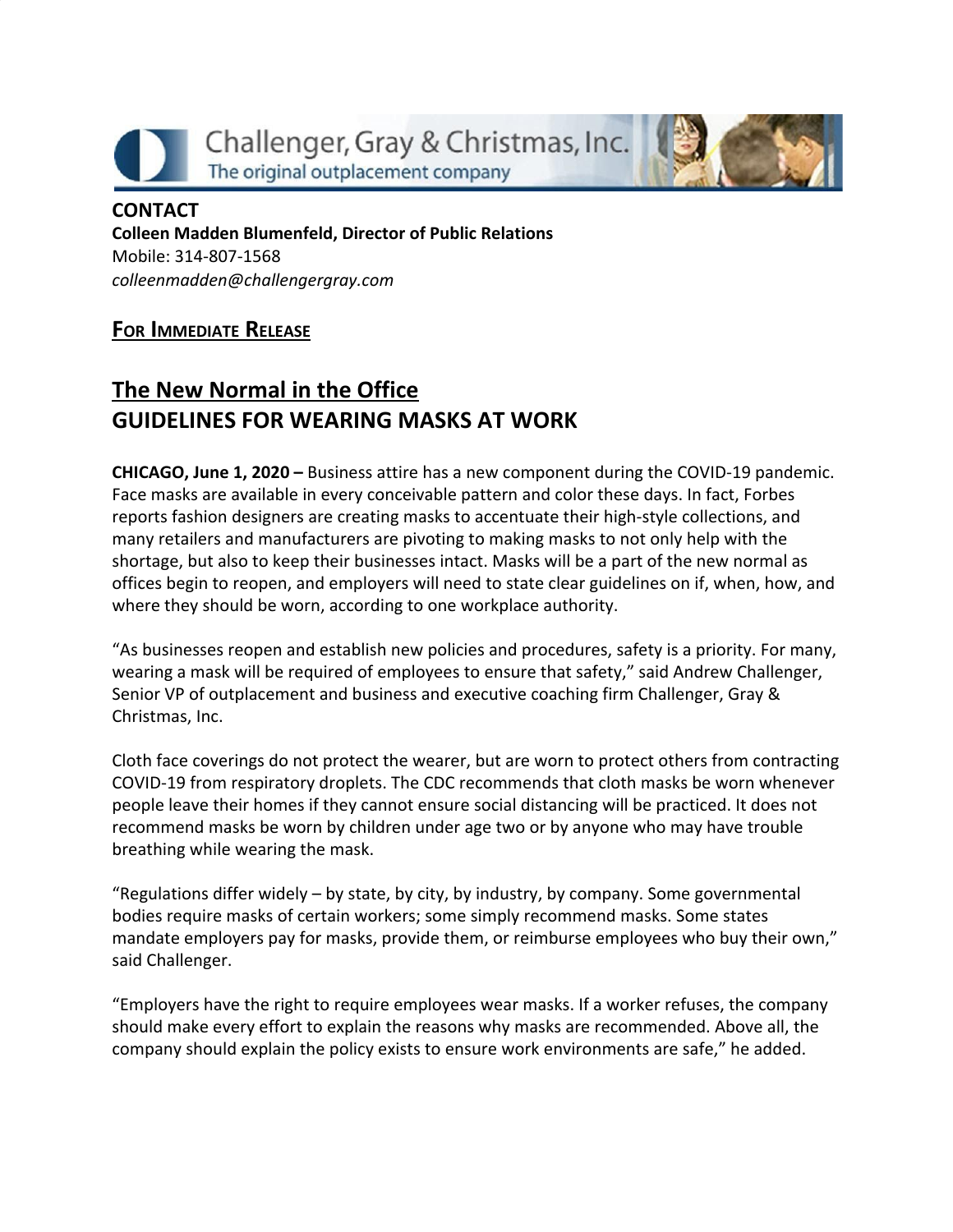Requiring masks has become controversial, and many people do not feel they should be forced to comply with such rules.

"Some workers may not understand that wearing a mask protects others, not the wearer. Others may be taking a political stance, as masks have become a wedge issue," Challenger said.

"Employers need to create, implement, and enforce clear policies so their workers know what is expected of them in the office," he added.

According to the U.S. Equal Employment Opportunity Commission (EEOC), "an employer may require employees to wear protective gear (for example, masks and gloves) and observe infection control practices (for example, regular hand washing and social distancing protocols). However, where an employee with a disability needs a related reasonable accommodation under the ADA (e.g., non-latex gloves, modified face masks for interpreters or others who communicate with an employee who uses lip reading, or gowns designed for individuals who use wheelchairs), or a religious accommodation under Title VII (such as modified equipment due to religious garb), the employer should discuss the request and provide the modification or an alternative if feasible and not an undue hardship on the operation of the employer's business under the ADA or Title VII."

"Employers will have a number of questions to answer as they move forward in reopening their businesses. Many will take the lead of the CDC and use its guidelines to make decisions, but each company is different and will no doubt face unique challenges," said Challenger.

Guidelines should be created and distributed to make company policy clear. Challenger offered the following questions employers should consider:

- Detail who is required to wear a mask, when masks must be worn, and where masks must be worn. Is it okay to remove a mask once an employee is in a personal cubicle or office? Is it okay for employees who have to be on the phone all day to remove masks so their voices won't be muffled? If so, how will the company guarantee those employees can safely distance themselves while performing their duties?
- Who will pay for the masks? Will the company provide masks to employees?
- Will visitors, clients, customers, and other members of the public be required to be masked when on company property?
- If the company is not requiring masks, will employees who want to wear them be allowed to do so?
- Will there be a dress code for masks? Does anything go, or will more conservative prints or colors be the only ones allowed? Will the company provide masks to workers or reimburse employees for the expense?
- Train employees on the proper way to wear a mask. CDC guidelines tell people to wash their hands before putting on a face covering, place the covering over the nose and mouth and secure it under the chin, fit it snugly against the sides of the face, be sure breathing is easy, don't put the covering around the neck or up on the forehead, and don't touch the face covering (wash hands if the mask is touched).